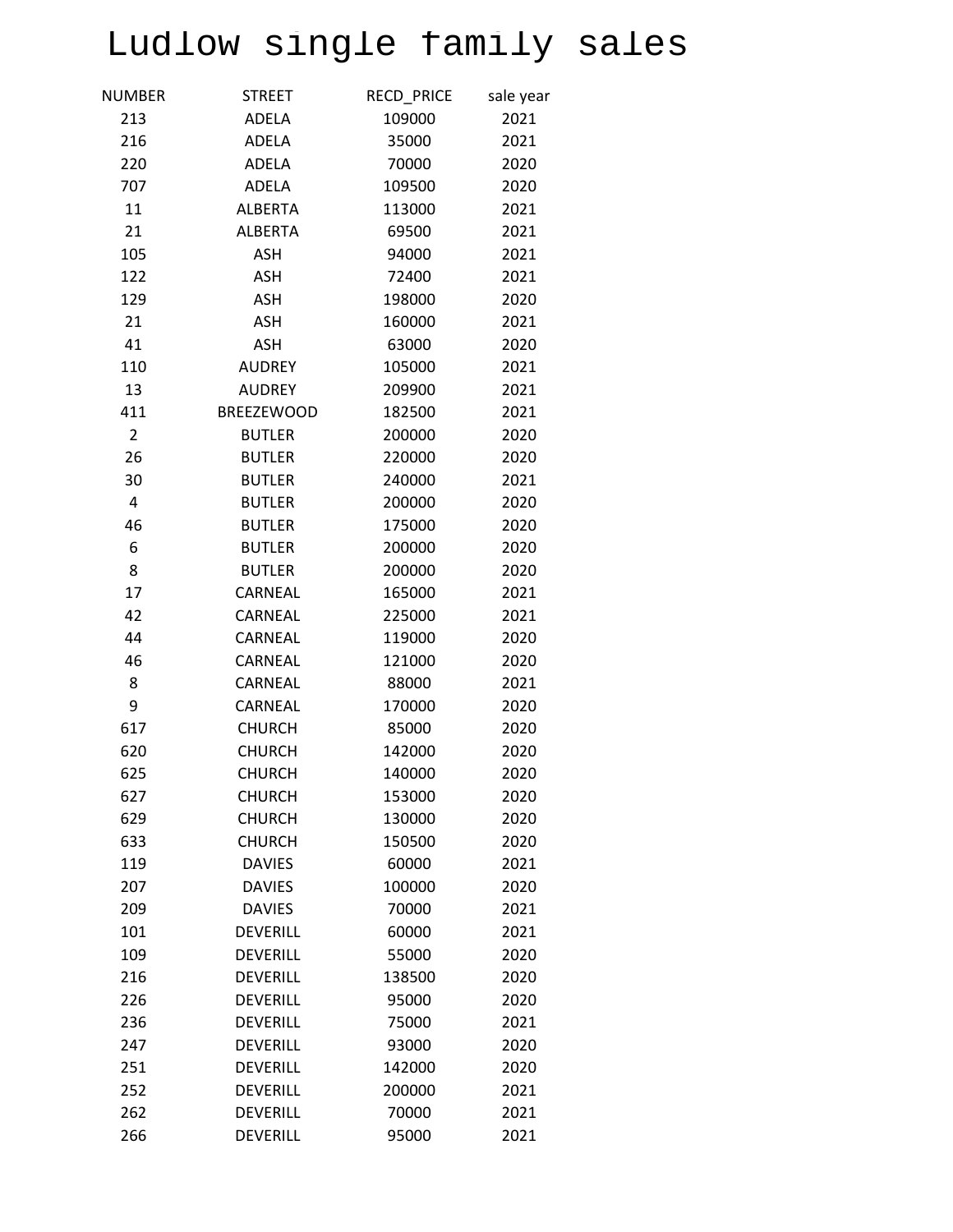| 268       | <b>DEVERILL</b> | 194000 | 2021 |
|-----------|-----------------|--------|------|
| 272       | DEVERILL        | 190000 | 2020 |
| 306       | <b>DEVERILL</b> | 100000 | 2020 |
| 329       | <b>DEVERILL</b> | 117500 | 2020 |
| 419       | DEVERILL        | 97000  | 2020 |
| 318       | <b>EASTVIEW</b> | 333000 | 2020 |
| 342       | <b>EASTVIEW</b> | 223000 | 2020 |
| 344       | <b>EASTVIEW</b> | 260000 | 2021 |
| 113       | <b>ELM</b>      | 65000  | 2020 |
| 238       | <b>ELM</b>      | 62000  | 2021 |
| 409       | <b>ELM</b>      | 80000  | 2021 |
| 413       | <b>ELM</b>      | 199000 | 2020 |
| 437       | <b>ELM</b>      | 220000 | 2020 |
| 441       | <b>ELM</b>      | 202800 | 2020 |
| 453       | <b>ELM</b>      | 220000 | 2020 |
| 456       | <b>ELM</b>      | 95000  | 2021 |
| 605       | <b>ELM</b>      | 207500 | 2021 |
| 707       | <b>ELM</b>      | 75000  | 2021 |
| 715       | <b>ELM</b>      | 90000  | 2021 |
| 813       | <b>ELM</b>      | 90000  | 2020 |
| 815       | <b>ELM</b>      | 90000  | 2020 |
| 835       | <b>ELM</b>      | 85000  | 2020 |
| 843       | <b>ELM</b>      | 82500  | 2021 |
| 851       | <b>ELM</b>      | 30000  | 2020 |
| $13 - 15$ | <b>EUCLID</b>   | 50000  | 2021 |
| 47-49     | <b>EUCLID</b>   | 120000 | 2020 |
| 51        | <b>EUCLID</b>   | 70000  | 2021 |
| 244       | <b>FOREST</b>   | 500    | 2021 |
| 250       | <b>FOREST</b>   | 100000 | 2021 |
| 105       | <b>HAY</b>      | 8000   | 2021 |
| 334       | <b>HAZEN</b>    | 177500 | 2020 |
| 335       | HAZEN           | 175000 | 2020 |
| 342       | <b>HAZEN</b>    | 140000 | 2020 |
| 343       | HAZEN           | 184000 | 2021 |
| 344       | <b>HAZEN</b>    | 148000 | 2020 |
| 345       | <b>HAZEN</b>    | 179900 | 2021 |
| 348       | <b>HAZEN</b>    | 185000 | 2021 |
| 402       | <b>HAZEN</b>    | 100000 | 2020 |
| 407       | <b>HAZEN</b>    | 184500 | 2020 |
| 441       | <b>HAZEN</b>    | 200000 | 2021 |
| 461       | <b>HAZEN</b>    | 158000 | 2021 |
| 106       | <b>HIGHWAY</b>  | 235000 | 2020 |
| 134       | <b>HIGHWAY</b>  | 53300  | 2021 |
| 139       | <b>HIGHWAY</b>  | 195000 | 2021 |
| 207       | <b>HIGHWAY</b>  | 110000 | 2021 |
| 225       | <b>HIGHWAY</b>  | 200000 | 2020 |
| 38        | <b>HIGHWAY</b>  | 114000 | 2020 |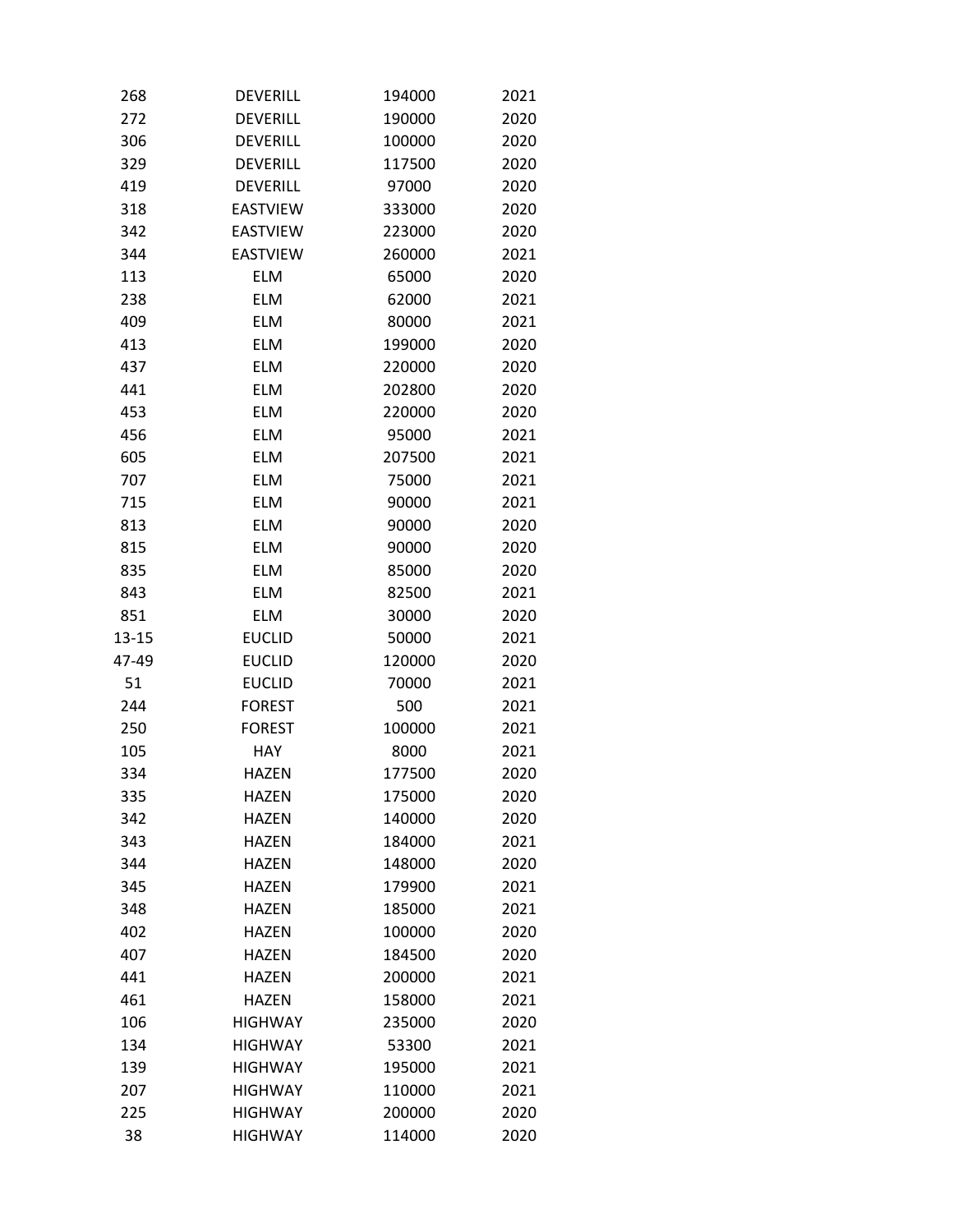| 411         | <b>HIGHWAY</b> | 155100 | 2020 |
|-------------|----------------|--------|------|
| 42          | <b>HIGHWAY</b> | 137000 | 2020 |
| 427         | <b>HIGHWAY</b> | 148500 | 2020 |
| 432         | <b>HIGHWAY</b> | 85000  | 2021 |
| 445         | <b>HIGHWAY</b> | 155000 | 2020 |
| 451         | <b>HIGHWAY</b> | 111000 | 2020 |
| 417         | <b>HOOPER</b>  | 99900  | 2021 |
| 302         | <b>HOWARD</b>  | 80000  | 2021 |
| 304         | <b>HOWARD</b>  | 137500 | 2021 |
| 308         | <b>HOWARD</b>  | 133000 | 2020 |
| 313         | <b>HOWARD</b>  | 124000 | 2021 |
| 321         | <b>HOWARD</b>  | 80000  | 2021 |
| 215         | <b>KENNER</b>  | 59900  | 2021 |
| 23          | <b>KENNER</b>  | 80000  | 2021 |
| 29          | <b>KENNER</b>  | 193000 | 2021 |
| 33          | <b>KENNER</b>  | 275000 | 2021 |
| 44          | <b>KENNER</b>  | 275000 | 2021 |
| 59          | <b>KENNER</b>  | 140000 | 2021 |
| 214         | LAKE           | 129900 | 2020 |
| 220         | LAKE           | 129900 | 2020 |
| 229         | LAKE           | 500    | 2020 |
| 406         | LAKE           | 164000 | 2021 |
| 245-247-249 | LATTA          | 200000 | 2021 |
| 517         | LAUREL         | 140000 | 2020 |
| 528         | LAUREL         | 75000  | 2020 |
| 533         | LAUREL         | 80000  | 2021 |
| 534         | LAUREL         | 95000  | 2021 |
| 536         | LAUREL         | 145000 | 2021 |
| 537         | LAUREL         | 60000  | 2020 |
| 538         | LAUREL         | 182400 | 2021 |
| 546         | LAUREL         | 90000  | 2020 |
| 549         | LAUREL         | 150000 | 2021 |
| 610         | LAUREL         | 95000  | 2021 |
| 616         | LAUREL         | 140000 | 2020 |
| 618         | LAUREL         | 123500 | 2021 |
| 301         | <b>LINDEN</b>  | 290000 | 2020 |
| 310         | <b>LINDEN</b>  | 230000 | 2020 |
| 311         | <b>LINDEN</b>  | 63000  | 2020 |
| 315         | <b>LINDEN</b>  | 161000 | 2021 |
| 316         | <b>LINDEN</b>  | 150000 | 2020 |
| 331         | <b>LINDEN</b>  | 212000 | 2021 |
| 336         | <b>LINDEN</b>  | 84000  | 2021 |
| 417         | <b>LINDEN</b>  | 125000 | 2020 |
| 420         | <b>LINDEN</b>  | 139900 | 2020 |
| 421         | <b>LINDEN</b>  | 138000 | 2021 |
| 426         | <b>LINDEN</b>  | 50000  | 2021 |
| 428         | <b>LINDEN</b>  | 60000  | 2021 |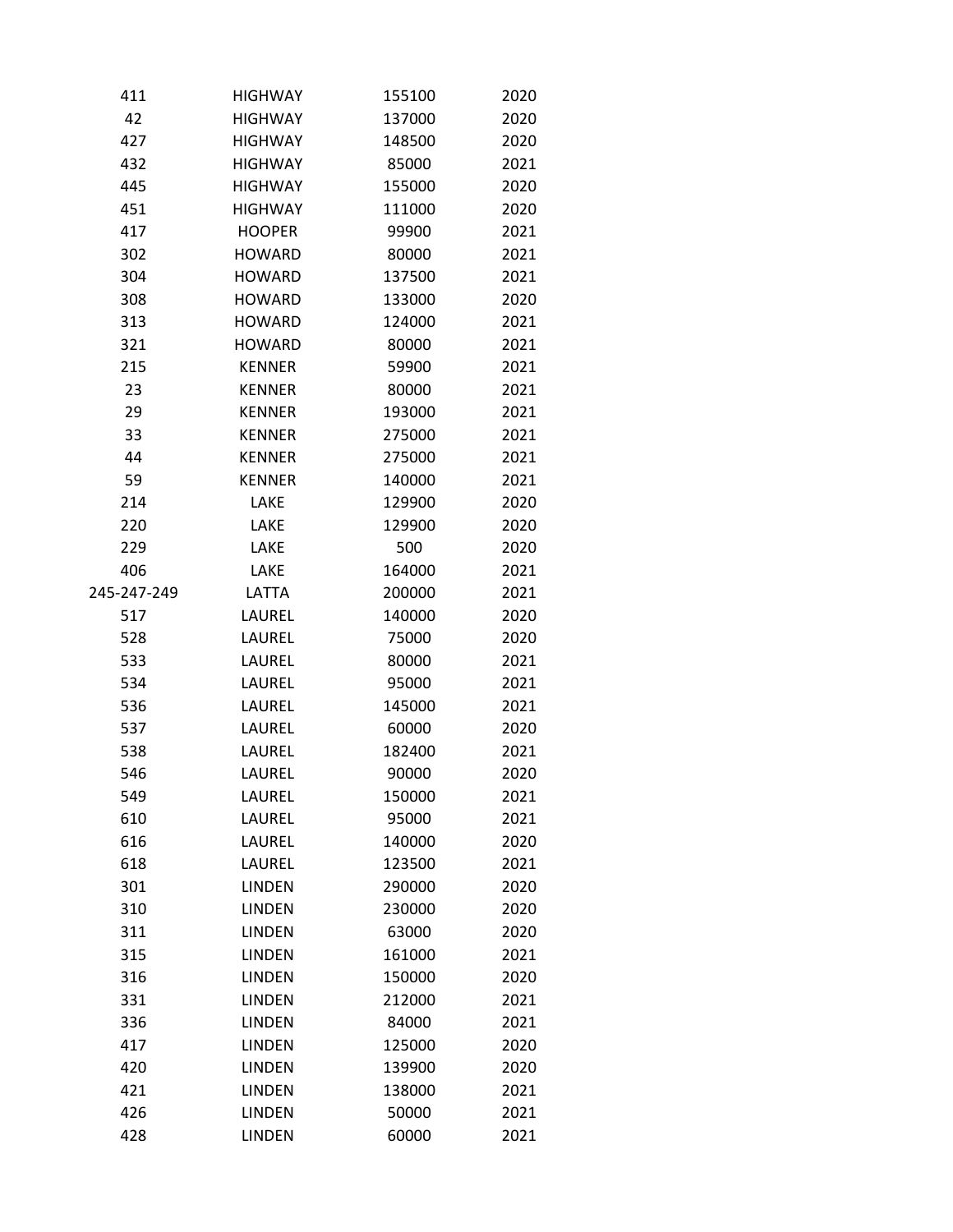| 434    | <b>LINDEN</b>    | 153000 | 2021 |
|--------|------------------|--------|------|
| 438    | <b>LINDEN</b>    | 246000 | 2021 |
| 512-14 | <b>LINDEN</b>    | 249900 | 2020 |
| 516    | <b>LINDEN</b>    | 93000  | 2021 |
| 519    | <b>LINDEN</b>    | 122500 | 2021 |
| 524    | <b>LINDEN</b>    | 199900 | 2020 |
| 540    | <b>LINDEN</b>    | 167000 | 2020 |
| 545    | <b>LINDEN</b>    | 85000  | 2021 |
| 606    | <b>LINDEN</b>    | 176500 | 2020 |
| 630    | <b>LINDEN</b>    | 90000  | 2021 |
| 5      | <b>LOCUST</b>    | 24000  | 2021 |
| 216    | <b>LUDFORD</b>   | 90000  | 2021 |
| 226    | <b>LUDFORD</b>   | 145000 | 2020 |
| 240    | LUDFORD          | 98000  | 2021 |
| 243    | <b>LUDFORD</b>   | 159800 | 2021 |
| 246    | <b>LUDFORD</b>   | 169000 | 2020 |
| 266    | <b>LUDFORD</b>   | 180000 | 2021 |
| 302    | LUDFORD          | 166500 | 2020 |
| 308    | LUDFORD          | 80000  | 2020 |
| 316    | LUDFORD          | 52000  | 2021 |
| 324    | <b>LUDFORD</b>   | 85000  | 2021 |
| 1760   | <b>MONTAGUE</b>  | 64000  | 2020 |
| 107    | <b>MONTCLAIR</b> | 75000  | 2021 |
| 121    | <b>MONTCLAIR</b> | 159000 | 2021 |
| 134    | <b>MONTCLAIR</b> | 162000 | 2021 |
| 139    | <b>MONTCLAIR</b> | 122000 | 2020 |
| 145    | <b>MONTCLAIR</b> | 147000 | 2020 |
| 205    | <b>MONTCLAIR</b> | 169900 | 2020 |
| 221    | <b>MONTCLAIR</b> | 90000  | 2021 |
| 304    | <b>MONTCLAIR</b> | 200600 | 2021 |
| 320    | <b>MONTCLAIR</b> | 217500 | 2021 |
| 327    | <b>MONTCLAIR</b> | 107500 | 2021 |
| 337    | <b>MONTCLAIR</b> | 230000 | 2021 |
| 405    | <b>MONTCLAIR</b> | 215000 | 2021 |
| 8      | <b>MONTROSE</b>  | 55000  | 2020 |
| 114    | <b>OAK</b>       | 55000  | 2020 |
| 209    | OAK              | 76000  | 2020 |
| 213    | <b>OAK</b>       | 55000  | 2021 |
| 215    | OAK              | 136000 | 2021 |
| 226    | OAK              | 154000 | 2020 |
| 231    | <b>OAK</b>       | 126400 | 2020 |
| 313    | OAK              | 189900 | 2020 |
| 323    | OAK              | 65000  | 2020 |
| 416    | OAK              | 40000  | 2020 |
| 423-29 | <b>OAK</b>       | 152500 | 2020 |
| 429    | <b>OAK</b>       | 152500 | 2020 |
| 539    | OAK              | 32000  | 2020 |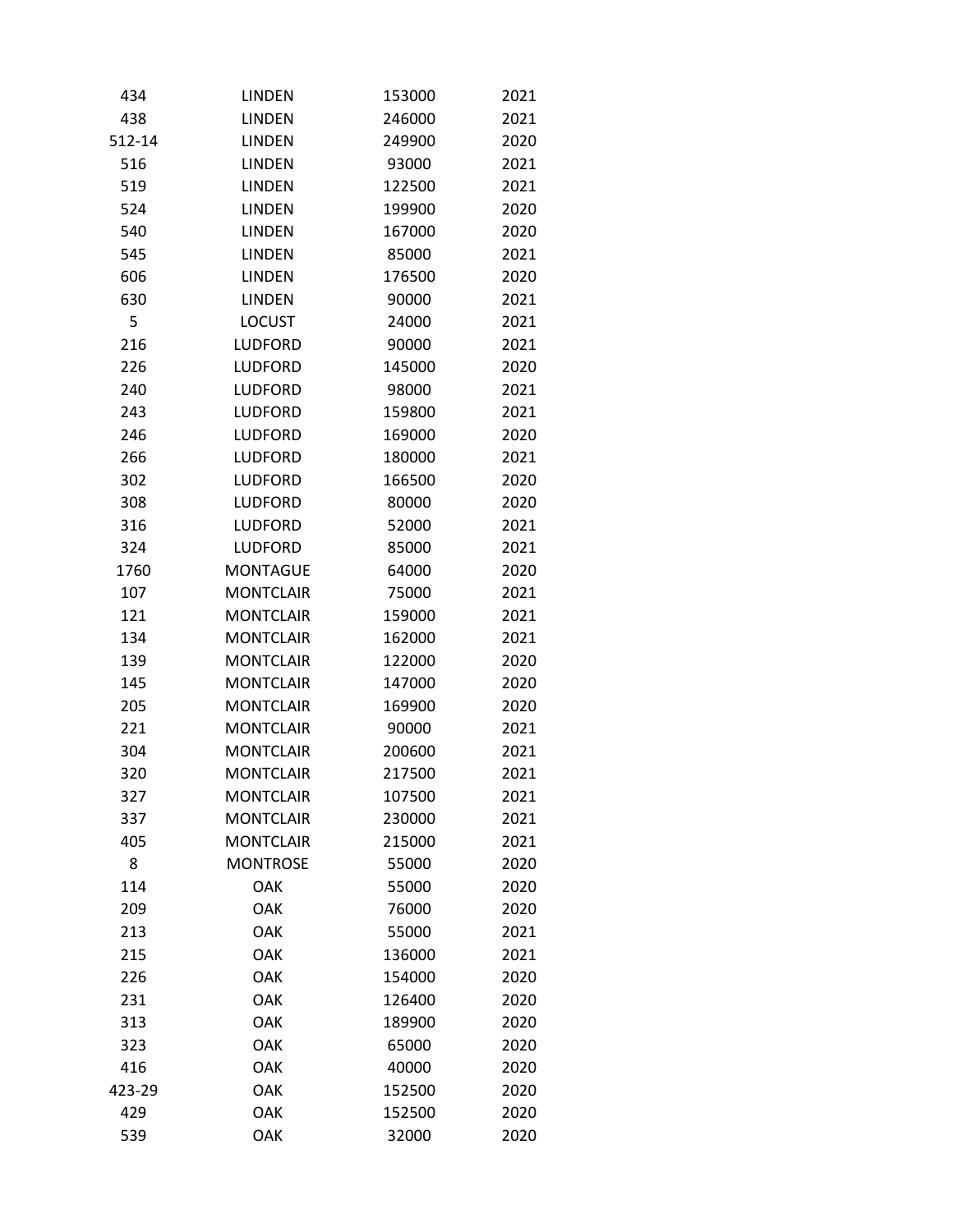| 541 | OAK             | 59900  | 2020 |
|-----|-----------------|--------|------|
| 546 | OAK             | 100000 | 2020 |
| 607 | OAK             | 64000  | 2020 |
| 610 | OAK             | 39500  | 2021 |
| 611 | <b>OAK</b>      | 125000 | 2020 |
| 708 | OAK             | 177000 | 2020 |
| 731 | OAK             | 130000 | 2021 |
| 733 | OAK             | 90000  | 2020 |
| 734 | OAK             | 182500 | 2021 |
| 736 | <b>OAK</b>      | 170000 | 2021 |
| 806 | OAK             | 159900 | 2021 |
| 824 | OAK             | 211000 | 2021 |
| 826 | OAK             | 83500  | 2020 |
| 854 | OAK             | 93000  | 2021 |
| 855 | OAK             | 55000  | 2021 |
| 857 | <b>OAK</b>      | 55000  | 2021 |
| 214 | <b>PARK</b>     | 90000  | 2021 |
| 227 | <b>PARK</b>     | 80000  | 2021 |
| 234 | <b>PARK</b>     | 125000 | 2021 |
| 235 | <b>PARK</b>     | 85000  | 2021 |
| 238 | <b>PARK</b>     | 120000 | 2021 |
| 249 | <b>PARK</b>     | 210000 | 2021 |
| 261 | <b>PARK</b>     | 122000 | 2021 |
| 263 | <b>PARK</b>     | 75000  | 2020 |
| 266 | <b>PARK</b>     | 130000 | 2020 |
| 309 | <b>PARK</b>     | 98500  | 2021 |
| 444 | <b>PINNACLE</b> | 190000 | 2021 |
| 302 | <b>POPLAR</b>   | 120000 | 2021 |
| 304 | <b>POPLAR</b>   | 100000 | 2021 |
| 306 | POPLAR          | 200000 | 2021 |
| 308 | <b>POPLAR</b>   | 200000 | 2021 |
| 310 | <b>POPLAR</b>   | 95000  | 2020 |
| 316 | <b>POPLAR</b>   | 195000 | 2020 |
| 318 | <b>POPLAR</b>   | 195000 | 2020 |
| 328 | <b>POPLAR</b>   | 70000  | 2020 |
| 336 | <b>POPLAR</b>   | 209000 | 2020 |
| 52  | <b>RINGGOLD</b> | 301000 | 2020 |
| 351 | RIVERBEND       | 289900 | 2020 |
| 395 | RIVERBEND       | 325000 | 2020 |
| 220 | RIVERSBREEZE    | 136000 | 2020 |
| 516 | RIVERSBREEZE    | 250000 | 2020 |
| 518 | RIVERSBREEZE    | 319900 | 2020 |
| 581 | RIVERSBREEZE    | 159400 | 2021 |
| 249 | <b>SKYVIEW</b>  | 300000 | 2021 |
| 257 | <b>SKYVIEW</b>  | 151300 | 2021 |
| 307 | <b>SKYVIEW</b>  | 208000 | 2020 |
| 309 | <b>SKYVIEW</b>  | 289000 | 2021 |